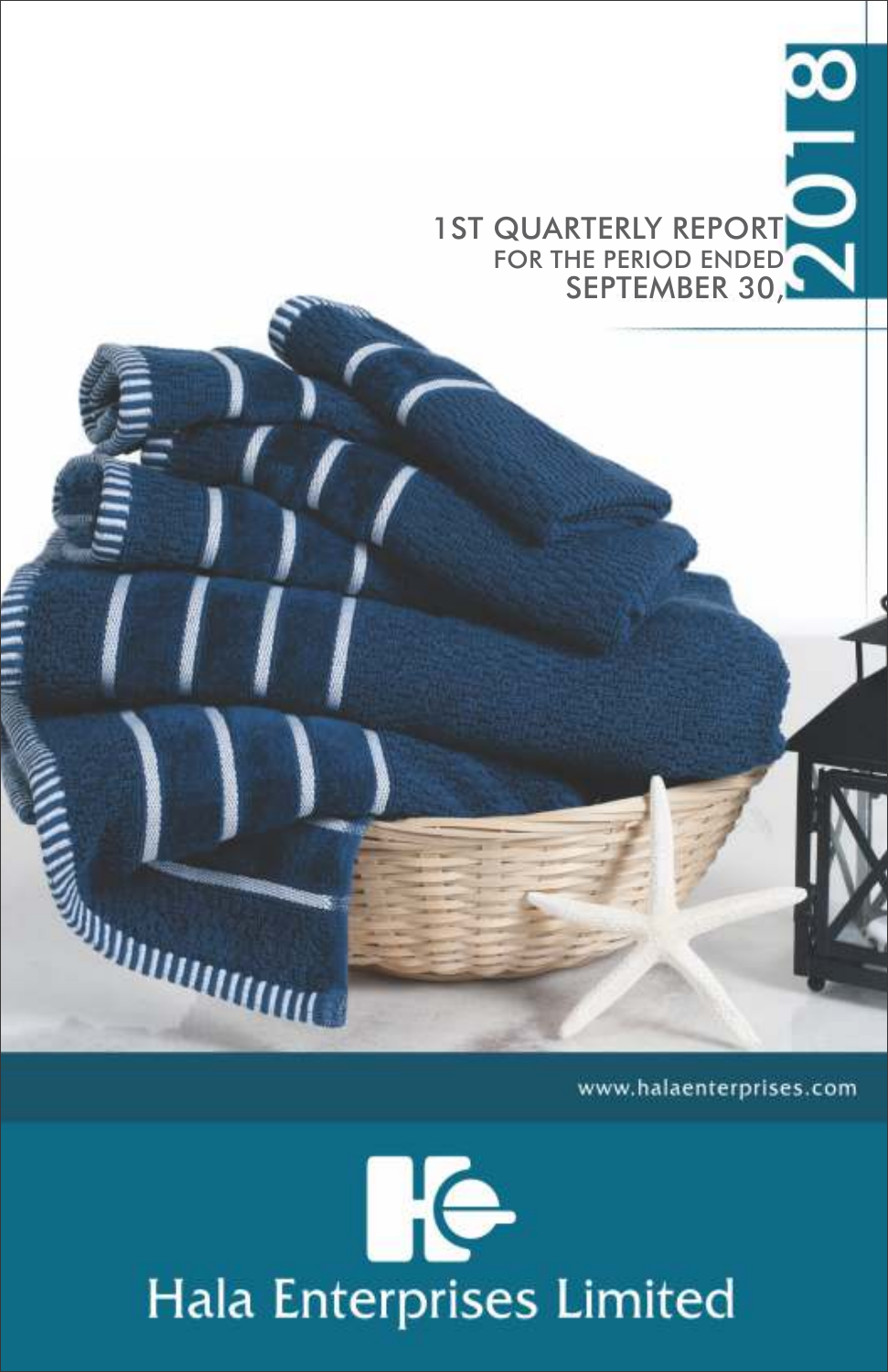# **CONTENTS**

| <b>Company Information</b>                          | 2       |  |
|-----------------------------------------------------|---------|--|
| Director's Report                                   | 3       |  |
| Condensed Interim Statement of Financial Position   | $4 - 5$ |  |
| Condensed Interim Statement of Profit or Loss       | 6       |  |
| Condensed Interim Statement of Comprehensive Income | 7       |  |
| <b>Condensed Interim Statement of Cash Flows</b>    | 8       |  |
| Condensed Interim Statement of Changes in Equity    | 9       |  |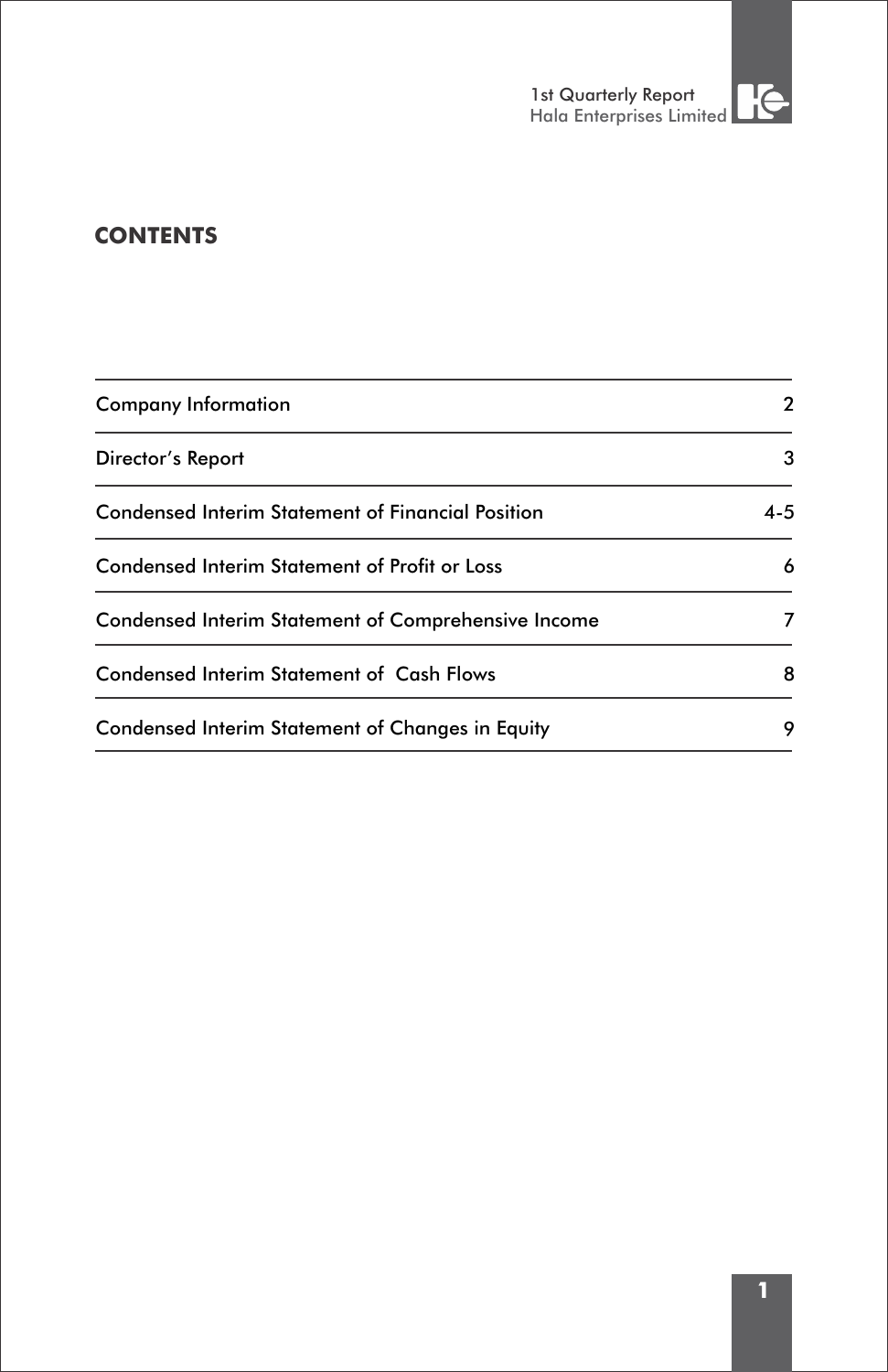

# **COMPANY INFORMATION**

| <b>BOARD OF DIRECTORS</b>                                    | Mr. Tahir Jahangir<br>Mr. Jillani Jahangir<br>Mrs. Munizae Jahangir<br>Mrs. Sulema Jahangir<br>Mr. Rashid Ahmad Khan<br>Mrs. Myra Husain Qureshi<br>Mr. Abdul Munaf            | Chairman/Non Executive Director<br><b>Chief Executive Officer</b><br>Non-Executive Director<br>Non-Executive Director<br><b>Independent Director</b><br><b>Non-Executive Director</b><br><b>Executive Director</b> |  |  |
|--------------------------------------------------------------|--------------------------------------------------------------------------------------------------------------------------------------------------------------------------------|--------------------------------------------------------------------------------------------------------------------------------------------------------------------------------------------------------------------|--|--|
| <b>AUDIT COMMITTEE</b>                                       | Mr. Rashid Ahmad Khan<br>Mrs. Munizae Jahangir<br>Mrs. Sulema Jahangir                                                                                                         | Chairman/Member<br>Member<br>Member                                                                                                                                                                                |  |  |
| <b>HUMAN RESOURCE &amp;</b><br><b>REMUNERATION COMMITTEE</b> | Mr. Rashid Ahmad Khan<br>Mr. Jillani Jahangir<br>Mrs. Munizae Jahangir<br>Mrs. Sulema Jahangir                                                                                 | Chairman/Member<br>Member<br>Member<br>Member                                                                                                                                                                      |  |  |
| <b>CHIEF FINANCIAL OFFICER</b>                               | Mr. Abdul Munaf                                                                                                                                                                |                                                                                                                                                                                                                    |  |  |
| <b>COMPANY SECRETARY</b>                                     | Muhammad Mushtaq Saeed Iqbal                                                                                                                                                   |                                                                                                                                                                                                                    |  |  |
| <b>AUDITORS</b>                                              | M/s. Tariq Abdul Ghani Maqbool & Co.<br><b>Chartered Accountants</b>                                                                                                           |                                                                                                                                                                                                                    |  |  |
| <b>LEGAL ADVISORS</b>                                        | A.G.H.S Law Associates                                                                                                                                                         |                                                                                                                                                                                                                    |  |  |
| <b>BANKERS</b>                                               | <b>J.S Bank Limited</b><br><b>Favsal Bank Limited</b><br>Askari Bank Limited<br><b>MCB Bank Limited</b>                                                                        |                                                                                                                                                                                                                    |  |  |
| <b>REGISTERED OFFICE/WORKS</b>                               | Factory Premises, 17.5 KM Sheikhupura Road,<br>Lahore Tel: 042-37970130, 37970230<br>Fax: 042-37970681<br>Email. hala@halaenterprieses.com<br>Website: www.halaenterprises.com |                                                                                                                                                                                                                    |  |  |
| <b>SHARE REGISTRAR OFFICE</b>                                | M/s Corplink (Private) Limited<br>Wings Arcade, 1-K, Commercial Model Town, Lahore<br>Tel: 042-35916714, 35916719 Fax: 042-35869037<br>Email. corplink786@yahoo.com            |                                                                                                                                                                                                                    |  |  |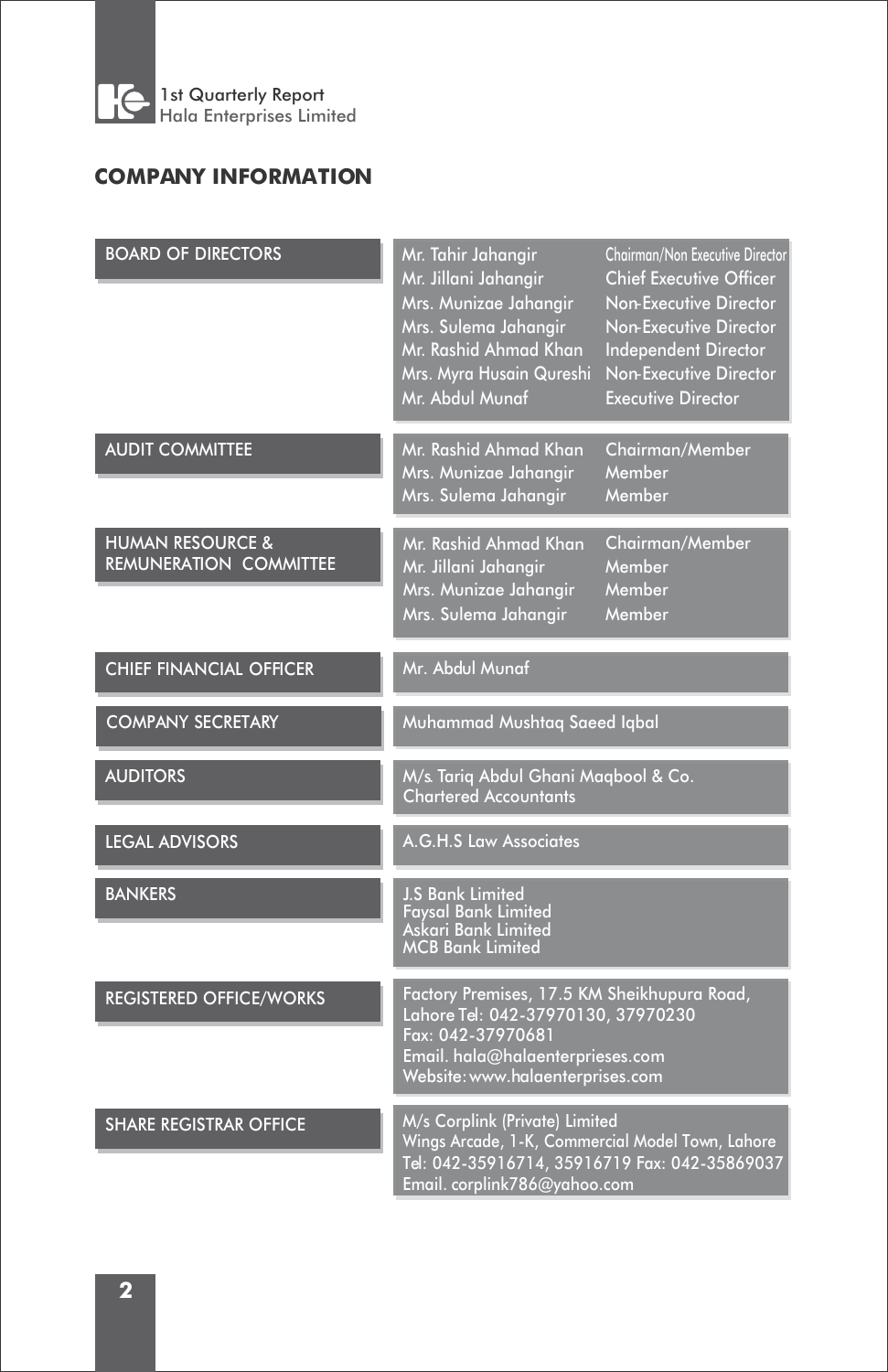

### **DIRECTORS' REPORT**

The Directors of Hala Enterprises Limited ("the Company') are pleased to present the Director's Report for the Quarter Ended 30th September, 2018.

For the Quarter under review, the company's performance remained steady. Although turnover decreased, compared to the previous quarter same period last year - and compared to the previous consecutive quarter by approximately 20 percent. However, we also saw a witnessed an increase in gross margins. This increase was mainly attributed to better priced orders which helped keep profitability intact.

Overall, it is expected that the next consecutive quarter will be better in terms of turnover - as a number of orders remained under production during the first quarter - and are expected to be realized in the subsequent period. Hence, we expect the overall performance of the company to remain steady and are also expecting a positive impact from the devaluation of local currency.

The new Government has also announced favorable conditions for exporters whereby we expect a rationalized expense over the winter period for our energy costs. The quarter ended with a small net profit - whereas expenses remained under control. We hope to achieve better results over the upcoming quarter as the company has a full order book and favorably priced export orders.

We would like to take this opportunity to thank our customers, suppliers and bankers for their continued cooperation towards the progress of the company. We hope that this support continues in the future as well.

We would also like to thank our dedicated and talented team of executives, the Board, our staff and workers for the hard work put in towards the company's improvement in performance.

For & on behalf of the Board

Vaad Pahings

**(JILLANI JAHANGIR) Dated:** October 31, 2018 **CHIEF EXECUTIVE OFFICER**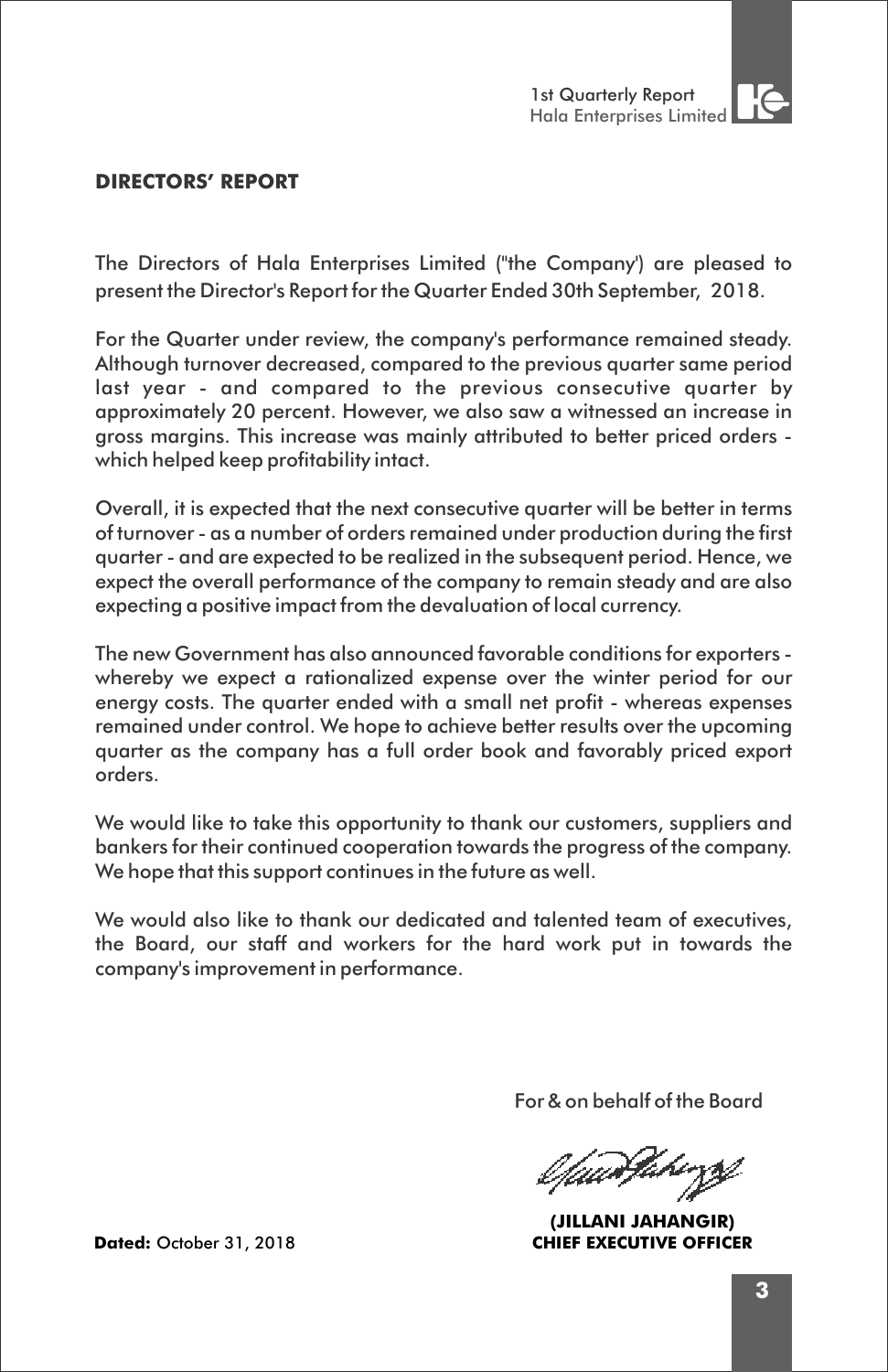

#### **CONDENSED INTERIM STATEMENT OF FINANCIAL POSITION**

AS AT SEPTEMBER 30, 2018 (UN-AUDITED)

|                                                                                       | $Sep-18$<br><b>Un-Audited</b><br>Rupees | <b>Jun 2018</b><br><b>Audited</b><br>Rupees |  |
|---------------------------------------------------------------------------------------|-----------------------------------------|---------------------------------------------|--|
| <b>CAPITAL AND LIABILITIES</b>                                                        |                                         |                                             |  |
| <b>Share capital and reserves</b>                                                     |                                         |                                             |  |
| Authorized capital<br>16,000,000 ordinary shares of Rs. 10 each                       | 160,000,000                             | 160,000,000                                 |  |
| Issued, subscribed and paid up capital<br>Share deposit money                         | 129,963,044                             | 68,040,000<br>61,923,044                    |  |
| Reserves                                                                              | 21,866,472                              | 24,230,233                                  |  |
| <b>Accumulated loss</b>                                                               | (123, 645, 126)                         | (124, 590, 308)                             |  |
| Surplus on revaluation of Property, plant & equipment                                 | 80,286,980                              | 80,571,990                                  |  |
| <b>Total Equity</b>                                                                   | 108,471,370                             | 110,174,959                                 |  |
| <b>Non Current Liabilities</b>                                                        |                                         |                                             |  |
| Deferred liability                                                                    | 44,835,832                              | 44,577,951                                  |  |
| <b>Current Liabilities</b>                                                            |                                         |                                             |  |
| Trade and other payables                                                              | 45,386,348                              | 44,365,283                                  |  |
| Accrued mark up                                                                       | 2,426,033                               | 1,759,740                                   |  |
| Short term borrowings                                                                 | 104,110,000                             | 91,440,000                                  |  |
| Due to related parties                                                                | 10,941,220                              | 10,221,193                                  |  |
| Provision for taxation                                                                | 662,710                                 | 3,238,886                                   |  |
| <b>Total Current Liabilities</b>                                                      | 163,526,311                             | 151,025,102                                 |  |
| Liabilities directly associated with non-current<br>assets classfied as held for sale | 21,775,000                              | 21,775,000                                  |  |
| <b>Contingencies and Commitments</b>                                                  |                                         |                                             |  |
|                                                                                       | 338,608,513                             | 327,553,012                                 |  |

#### **NOTES TO THE ACCOUNTS**

- 1. These accounts are un-audited and are being submitted to the share holders in accordance with the requirements of the companies Act, 2017
- Accounting policies adopted for the preparation of these accounts are the same as those 2. applied in the preparation of the preceding annual accounts of the company
- Amounts set aside in these accounts for taxation are provisional. Final liability will be 3. determined on the basis of annual results.
- 4. Cash flow statement, comprehensive income statement and statement of changes in equity has been disclosed as per requirements of the IAS No 34
- 5. Where necessary, previous figures have been re-arranged for the purpose of fair comparison.
- 6. After seeking necessaey apprivals, share deposit money is transferred to share capital

#### **LAHORE: October 31, 2018**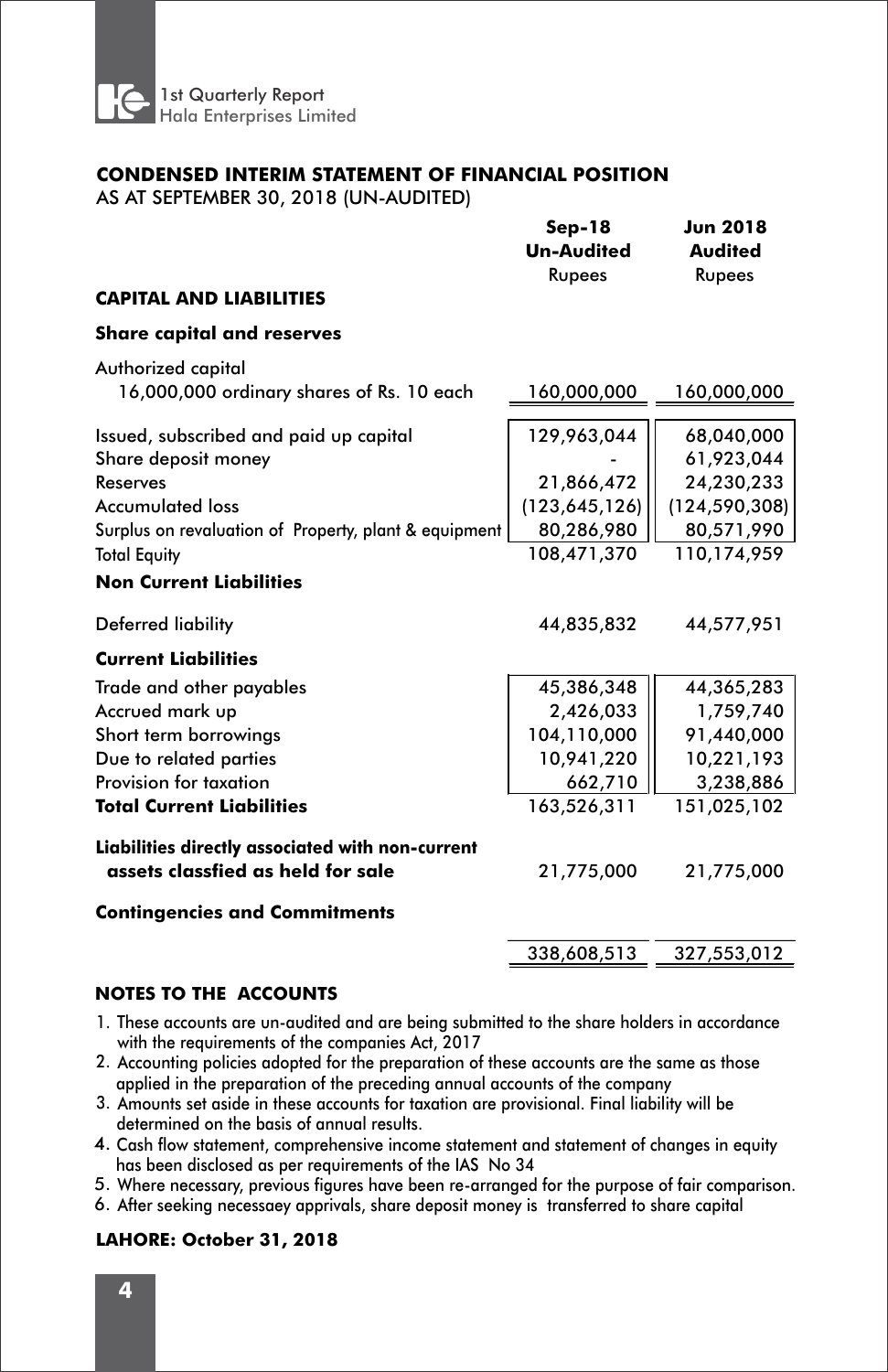#### **CONDENSED INTERIM STATEMENT OF FINANCIAL POSITION**

AS AT SEPTEMBER 30, 2018 (UN-AUDITED)

|                                                    | $Sep-18$<br><b>Un-Audited</b><br>Rupees | <b>Jun 2018</b><br><b>Audited</b><br>Rupees |
|----------------------------------------------------|-----------------------------------------|---------------------------------------------|
| <b>ASSETS</b>                                      |                                         |                                             |
| <b>Non Current Assets</b>                          |                                         |                                             |
| Property, Plant and equipment                      | 86,786,415                              | 87,750,348                                  |
| Long term Investments                              | 13,775,819                              | 16,139,580                                  |
| Long term deposits                                 | 4,614,796                               | 4,614,796                                   |
| <b>Total Non-Current assets</b>                    | 105,177,030                             | 108,504,724                                 |
| <b>Current assets</b>                              |                                         |                                             |
| Stores and spares                                  | 6,759,431                               | 7,683,123                                   |
| Stock in trade                                     | 89,999,175                              | 85,530,435                                  |
| <b>Trade debtors</b>                               | 43,940,435                              | 32,706,745                                  |
| Advances, deposits, prepayments and                |                                         |                                             |
| other receivables                                  | 41,623,733                              | 38,850,272                                  |
| Tax refund due from Governement                    | 15,017,428                              | 17,427,420                                  |
| Due from associates                                | 5,286,182                               | 6,211,211                                   |
| Cash and bank balances                             | 2,983,987                               | 2,817,970                                   |
| <b>Total Current Assets</b>                        | 205,610,371                             | 191,227,176                                 |
| Non- current assets classified as held<br>for sale | 27,821,112                              | 27,821,112                                  |
|                                                    |                                         |                                             |

338,608,513 327,553,012

l*fuanJakirzy* 

**CHIEF EXECUTIVE OFFICER DIRECTOR**

Abstral Many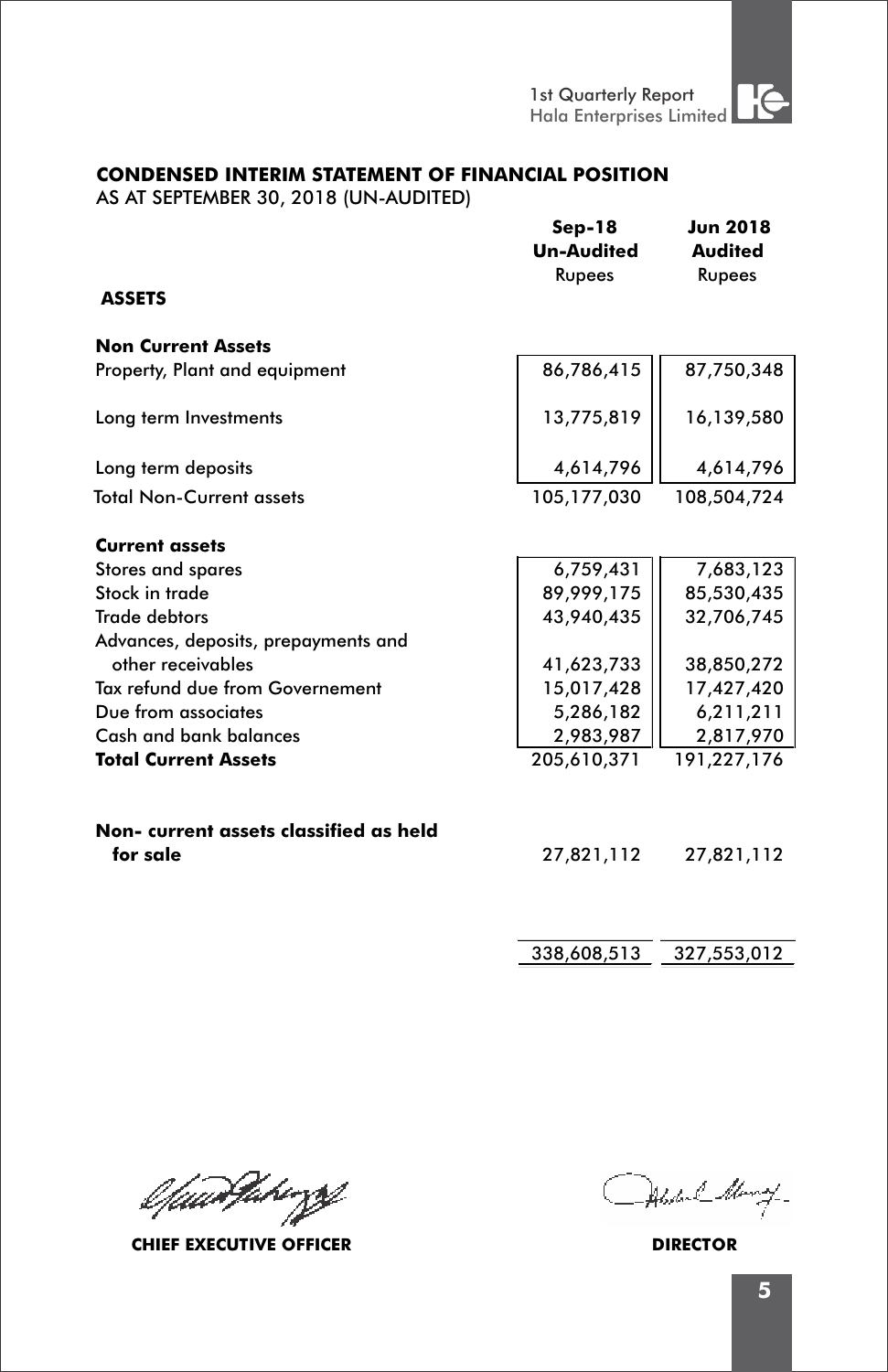

#### **CONDENSED INTERIM STATEMENT OF PROFIT OR LOSS**  FOR THE QUARTER ENDED SEPTEMBER 30, 2018

**Revenue**  Cost of sales **Gross profit OPERATING EXPENSES** Selling and distribution costs Administrative expenses Other operating expenses **Operating profit** Finance Costs Other operating income **Profit before taxation Taxation Net profit after taxation Quarter Ended Quarter Ended Sep 30,2018 Sep 30,2017 (Un-audited) (Un-audited) Rupees Rupees**  68,449,415 84,744,163  (54,674,011)  (69,429,916)  13,775,404 15,314,247 5,462,889  6,274,355  5,208,849  5,681,582  93,750 93,750 (10,765,488)(12,049,687)3,009,916 3,264,560 (2,158,009)  (1,877,740)  470,975 489,241  1,322,882 1,876,061 (662,710)  (826,291)  1,049,770 660,172

**Earning per share-Basic**

l*fuarfahe*zzt

**CHIEF EXECUTIVE OFFICER DIRECTOR**

0.050.15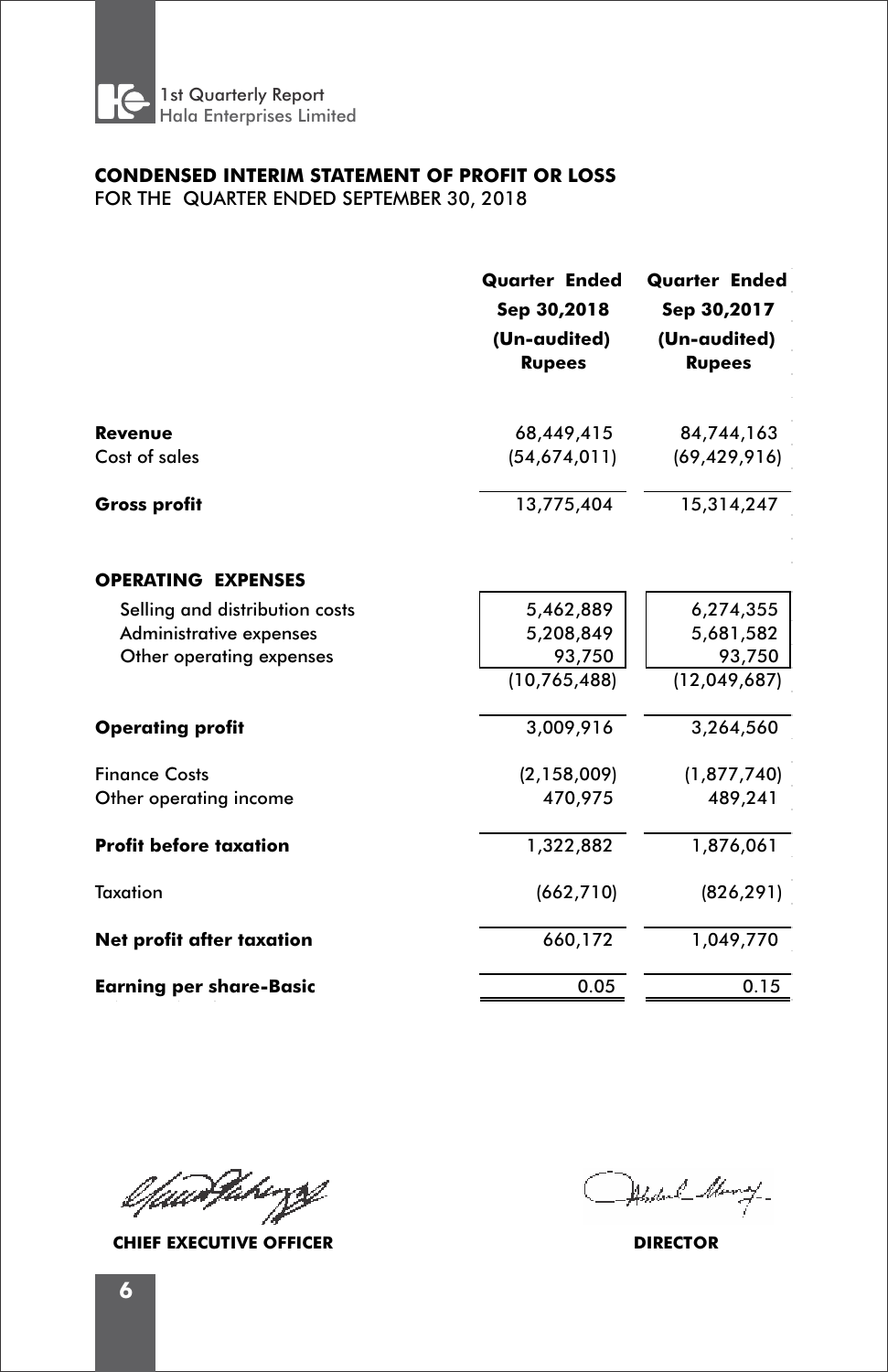## **CONDENSED INTERIM STATEMENT OF COMPREHENSIVE INCOME**

FOR THE QUARTER ENDED SEPTEMBER 30, 2018 (UN AUDITED)

|                                                                                                          | <b>Quarter ended</b><br>Sep.2018 | <b>Quarter ended</b><br>Sep.2017 |  |
|----------------------------------------------------------------------------------------------------------|----------------------------------|----------------------------------|--|
|                                                                                                          | Rupees                           | Rupees                           |  |
| Net Profit for the period                                                                                | 660,172                          | 1,049,769                        |  |
| Other comprehensive income                                                                               |                                  |                                  |  |
| Items that will not be reclassified<br>to profit or loss                                                 |                                  |                                  |  |
| Unrecognised acturial gain due to experience adjustment<br>on remeasurement of staff retirement benefits |                                  |                                  |  |
| Items that may be reclassified subsequently<br>to profit or loss                                         |                                  |                                  |  |
| Deficit on remeasurement of investment available for sale                                                | (2, 363, 761)                    | (719, 790)                       |  |
| Other comprehensive (Loss) / income                                                                      | (2,363,761)                      | (719, 790)                       |  |
| Total comprehensive (Loss) / income for the period                                                       | (1,703,589)                      | 329.979                          |  |

l*fuarfahergg* 

**CHIEF EXECUTIVE OFFICER DIRECTOR**

Abstral Many-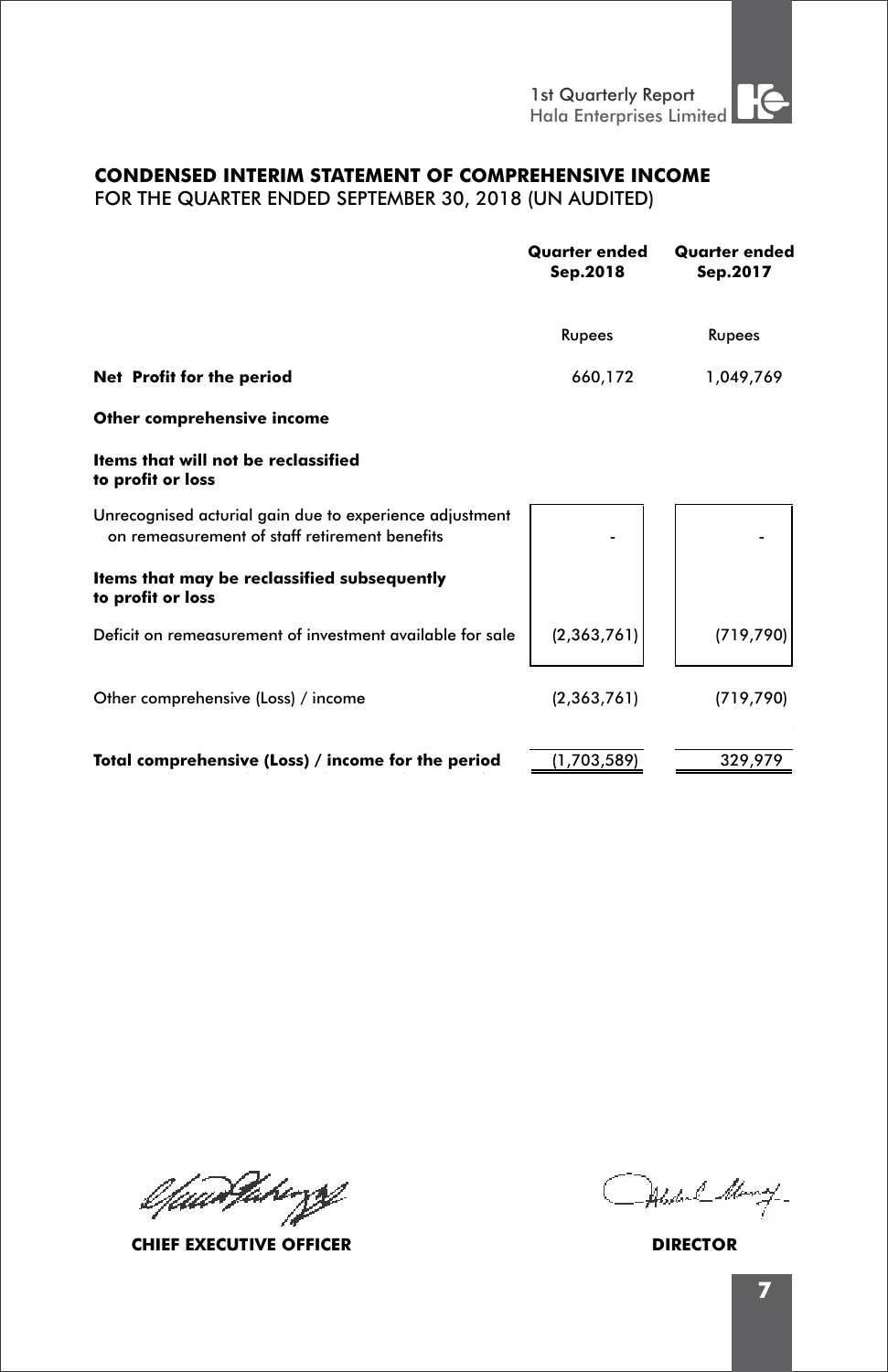

## **CONDECSED INTERIM STATEMENT OF CASH FLOWS FOR THE**

QUARTER ENDED SEPTEMBER 30,2018 (UN-AUDITED)

| <b>CASH FLOW FROM OPERATING ACTIVITIES</b>                                                                                                                                                                                    | <b>QUARTER ENDED</b><br>SEP 30,2018<br>(UN-AUDITED)<br>Rupees | <b>QUARTER ENDED</b><br>SEP 30,2017<br>(UN-AUDITED)<br>Rupees |
|-------------------------------------------------------------------------------------------------------------------------------------------------------------------------------------------------------------------------------|---------------------------------------------------------------|---------------------------------------------------------------|
|                                                                                                                                                                                                                               |                                                               |                                                               |
| Profit before taxation                                                                                                                                                                                                        | 1,322,882                                                     | 1,876,061                                                     |
| Adjustments for:                                                                                                                                                                                                              |                                                               |                                                               |
| Depreciation                                                                                                                                                                                                                  | 1,048,932                                                     | 1,143,397                                                     |
| <b>Financial charges</b>                                                                                                                                                                                                      | 2,158,009                                                     | 1,877,740                                                     |
| Gratuity                                                                                                                                                                                                                      | 1,313,148                                                     | 1,313,148                                                     |
|                                                                                                                                                                                                                               | 4,520,089                                                     | 4,334,285                                                     |
| Operating profit before working capital changes                                                                                                                                                                               | 5,842,971                                                     | 6,210,346                                                     |
| (Increase) / decrease in current assets                                                                                                                                                                                       |                                                               |                                                               |
| Stores and spares                                                                                                                                                                                                             | 923,692                                                       | 339,531                                                       |
| Stock in trade                                                                                                                                                                                                                | (4, 468, 740)                                                 | 3,790,133                                                     |
| <b>Trade debtors</b>                                                                                                                                                                                                          | (11, 233, 690)                                                | 7,547,764                                                     |
| Advances, deposits, prepayments and other receivables                                                                                                                                                                         | (2,773,461)                                                   | (4,825,532)                                                   |
| Sales tax refundable                                                                                                                                                                                                          | 2,409,992                                                     | 1,509,370                                                     |
| Due from associated undertakings                                                                                                                                                                                              | 925,029                                                       | 286,235                                                       |
| (Decrease)/ increase in current liabilities<br>Due to directors and associated undertakings<br>Creditors, accrued and other liabilities                                                                                       | 720,027<br>1,021,065<br>(12,476,086)                          | (374, 921)<br>(4, 399, 031)<br>3,873,549                      |
| Cash generated from operations                                                                                                                                                                                                | (6,633,115)                                                   | 10,083,895                                                    |
|                                                                                                                                                                                                                               |                                                               |                                                               |
| Financial charges paid                                                                                                                                                                                                        | (1, 491, 715)                                                 | (2,084,742)                                                   |
| Income tax paid                                                                                                                                                                                                               | (3, 238, 886)                                                 | (2,388,697)                                                   |
| <b>Gratuity paid</b>                                                                                                                                                                                                          | (1,055,267)                                                   | (1,075,000)                                                   |
| Net cash (used in) / from operating activities                                                                                                                                                                                | (12, 418, 983)                                                | 4,535,456                                                     |
| <b>CASH FLOW FROM INVESTING ACTIVITIES</b>                                                                                                                                                                                    |                                                               |                                                               |
| Capital expenditure                                                                                                                                                                                                           | (85,000)                                                      | (460,000)                                                     |
| Long term deposits                                                                                                                                                                                                            |                                                               |                                                               |
| Net cash (used in) investing activities                                                                                                                                                                                       | (85,000)                                                      | (460,000)                                                     |
| <b>CASH FLOW FROM FINANCING ACTIVITIES</b><br>Long term loan from directors and associated undertakings<br>Short term finances<br>Net cash from / (used in) financing activities<br>Net increase in cash and cash equivalents | 12,670,000<br>12,670,000<br>166,017                           | (2,630,000)<br>(2,630,000)<br>1,445,456                       |
| Cash and cash equivalents at the beginning of year                                                                                                                                                                            | 2,817,970                                                     | 3,273,831                                                     |
| Cash and cash equivalents at the end of the period                                                                                                                                                                            | 2,983,987                                                     | 4,719,287                                                     |
|                                                                                                                                                                                                                               |                                                               |                                                               |

l*fuur*Varinzs

**CHIEF EXECUTIVE OFFICER DIRECTOR**

Abstral Many-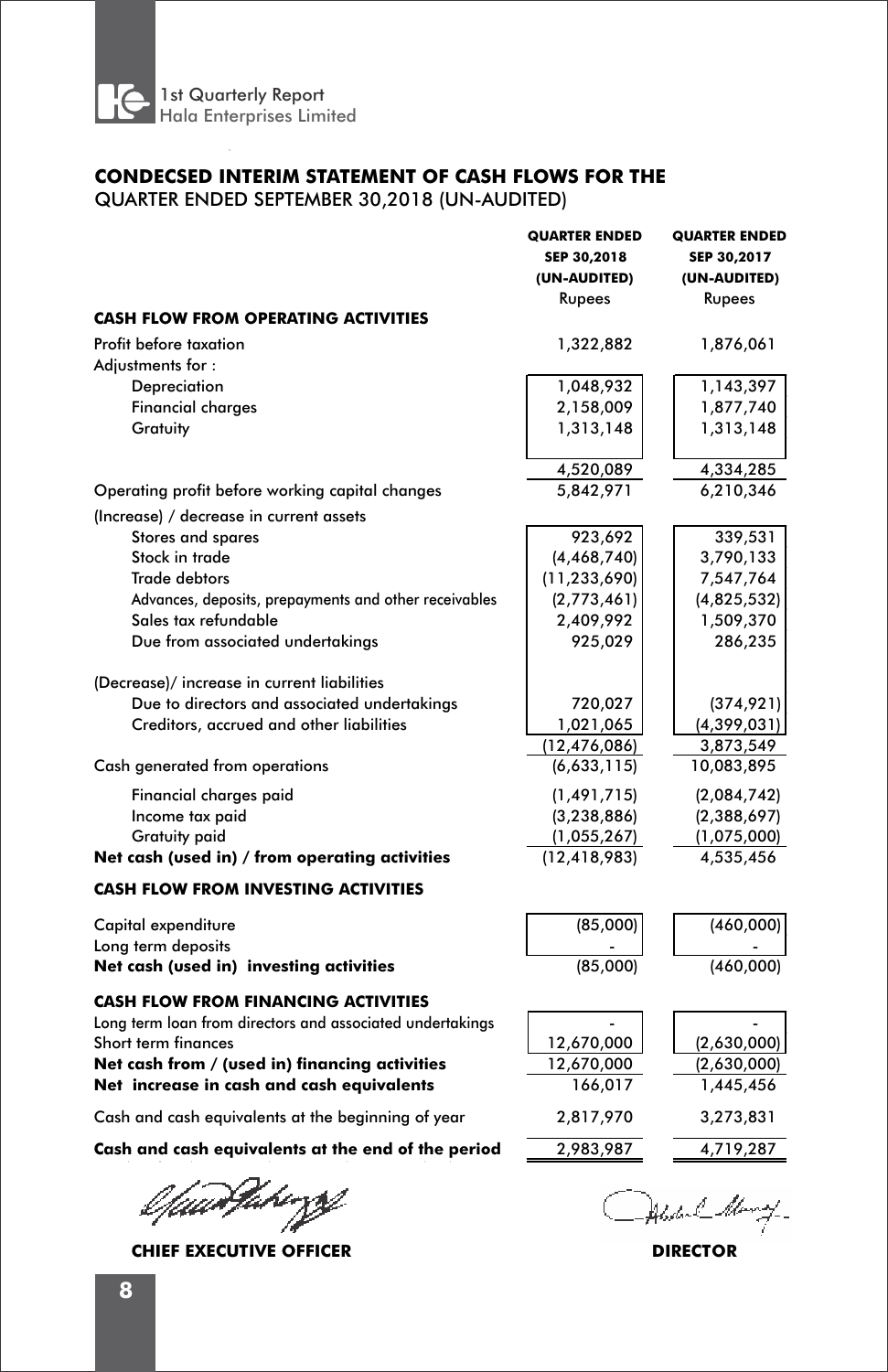## **CONDENSED INTERIM STATEMENT OF CHANGES IN EQUITY**

FOR THE QUARTER ENDED SEPTEMBER 30, 2018 (UN-AUDITED)

| <b>Particulars</b>                                                                                                                              | Share<br>Capital | Share<br><b>Deposit</b><br>Money | Capital<br>Reserve | Investment<br><b>Revaluation</b><br>Reserve | Revenue<br>Reserve | Accccumulated<br>Loss | surplus on<br>revaluation of<br><b>Property plant</b><br>and equipment | Total       |
|-------------------------------------------------------------------------------------------------------------------------------------------------|------------------|----------------------------------|--------------------|---------------------------------------------|--------------------|-----------------------|------------------------------------------------------------------------|-------------|
| Balance as at Jun 30,2017 as Previously reported<br>Impact of re-statement                                                                      | 68.040.000       | 61,923,044                       | 2,274,287          | 16,317,336                                  | 7,000,000          | (131, 191, 722)       | 82,180,724                                                             | 24,362,945  |
| Balance as at July 30,2017 restated                                                                                                             | 68.040.000       | 61,923,044                       |                    | 2,274,287 16,317,336                        | 7,000,000          | (131, 191, 722)       | 82,180,724                                                             | 106,543,669 |
| Net profit for the period ended Sep 30, 2017                                                                                                    |                  |                                  |                    |                                             |                    | 1.049.770             |                                                                        | 1,049,770   |
| Other comprehensive loss for the period<br>ended Sep 30,2017                                                                                    |                  |                                  |                    | (719, 790)                                  |                    |                       |                                                                        | (719, 790)  |
| Transfer from surplus on revaluation<br>of property, plant and equipment in<br>respect of incremental depreciation<br>charged in current period |                  |                                  |                    |                                             |                    | 317,896               | (317, 896)                                                             |             |
| Balance as at Sep 30,2017                                                                                                                       | 68,040,000       | 61,923,044                       | 2,274,287          | 15,597,546                                  | 7,000,000          | (129, 824, 056)       | 81,862,828                                                             | 106,873,649 |
| Balance as at Jun 30,2018                                                                                                                       | 68.040.000       | 61.923.044                       | 2,274,287          | 14,955,946                                  | 7,000,000          | (124.590.308)         | 80.571.990                                                             | 110,174,959 |
| Net profit for the period ended Sep 30, 2018                                                                                                    |                  |                                  |                    |                                             |                    | 660,172               |                                                                        | 660,172     |
| Other comprehensive loss for the period<br>ended Sep 30,2017                                                                                    |                  |                                  |                    | (2,363,761)                                 |                    |                       |                                                                        | (2,363,761) |
| Transfer from surplus on revaluation<br>of property, plant and equipment in<br>respect of incremental depreciation<br>charged in current period |                  |                                  |                    |                                             |                    | 285,010               | (285, 010)                                                             |             |
| Balance as at Sep 30,2018                                                                                                                       | 68,040,000       | 61,923,044                       | 2,274,287          | 12,592,185                                  | 7,000,000          | (123, 645, 126)       | 80,286,980                                                             | 108,471,370 |

l*fuarfahergg* 

**CHIEF EXECUTIVE OFFICER DIRECTOR**

Alsolan Collemay